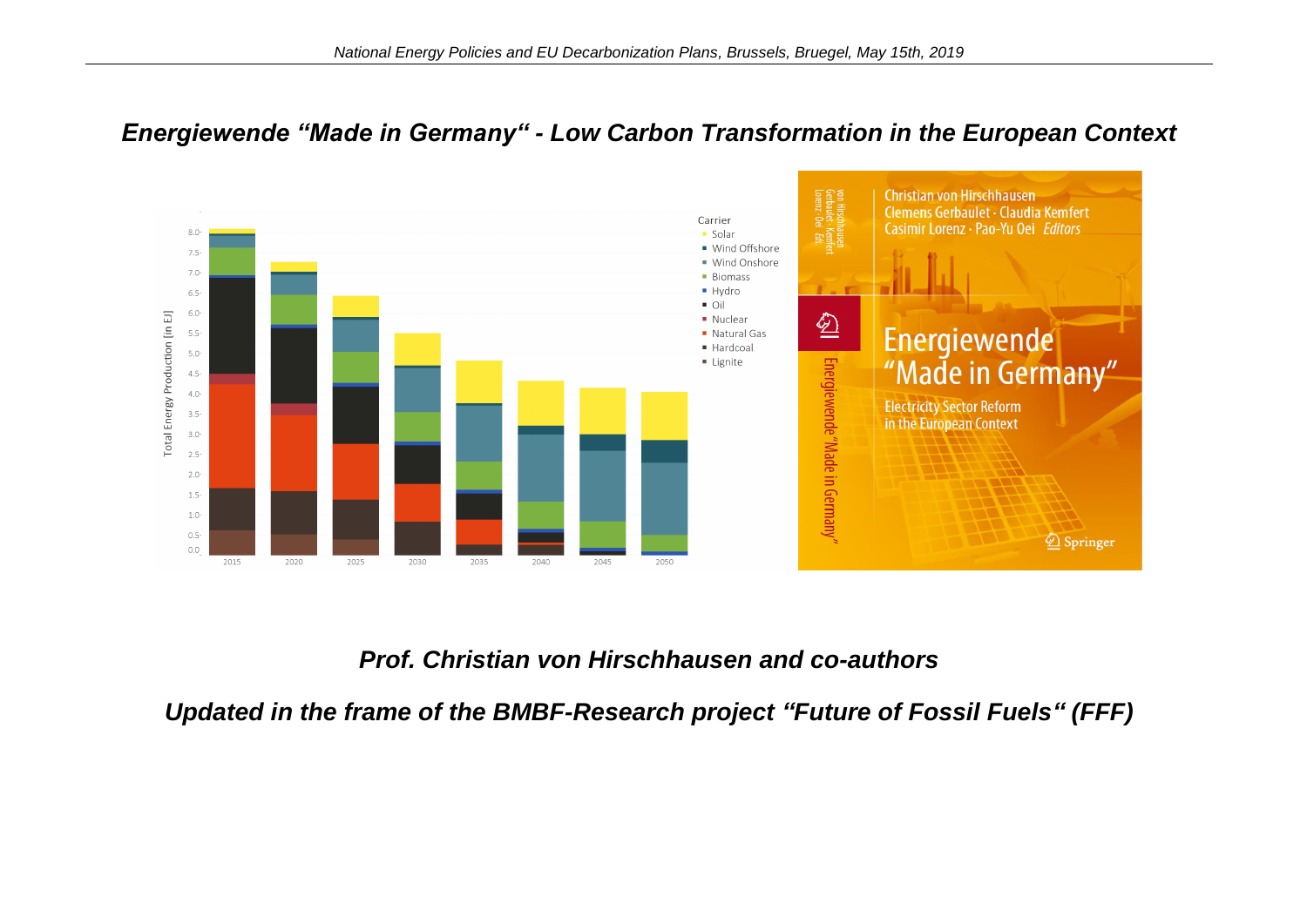| 1            | Low-carbon energy transformation in Europe/Germany 1       |  |  |  |  |
|--------------|------------------------------------------------------------|--|--|--|--|
| $\mathbf{2}$ | European-wide controversies on the energy mix1             |  |  |  |  |
|              | 2.1 Nuclear power not part of a low-carbon energy mix 1    |  |  |  |  |
|              | 2.2 Illusive (Bio-)CCTS, or "negative emissions"           |  |  |  |  |
|              |                                                            |  |  |  |  |
| 3            |                                                            |  |  |  |  |
|              |                                                            |  |  |  |  |
|              | 3.2 Disconnecting nuclear power plants (Matthes (2012))  5 |  |  |  |  |
|              |                                                            |  |  |  |  |
|              | 3.4 Natural phase-out in Germany (Eidens et al. 2019)  7   |  |  |  |  |
|              |                                                            |  |  |  |  |
|              |                                                            |  |  |  |  |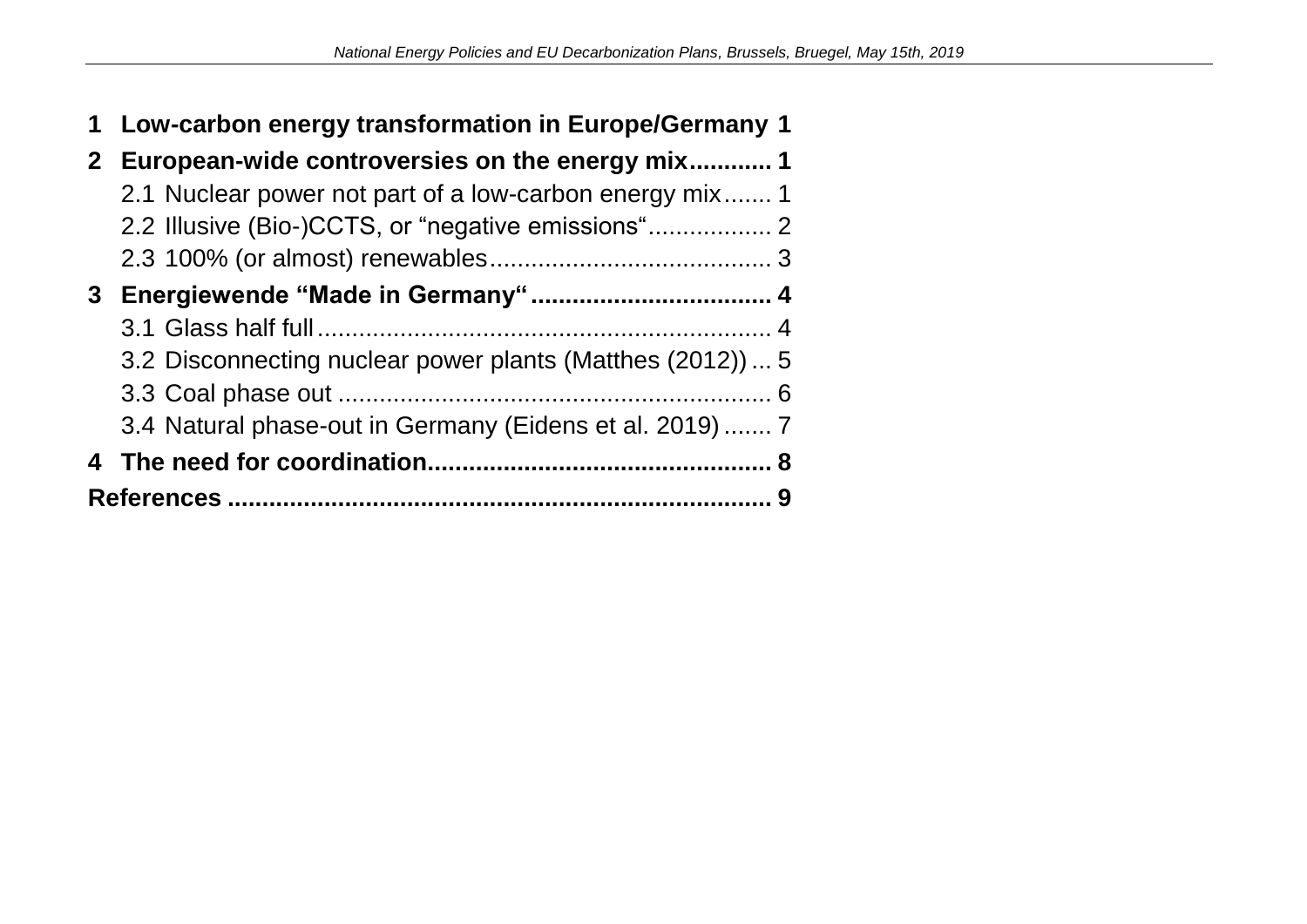## <span id="page-2-0"></span>**1 Low-carbon energy transformation in Europe and in Germany**

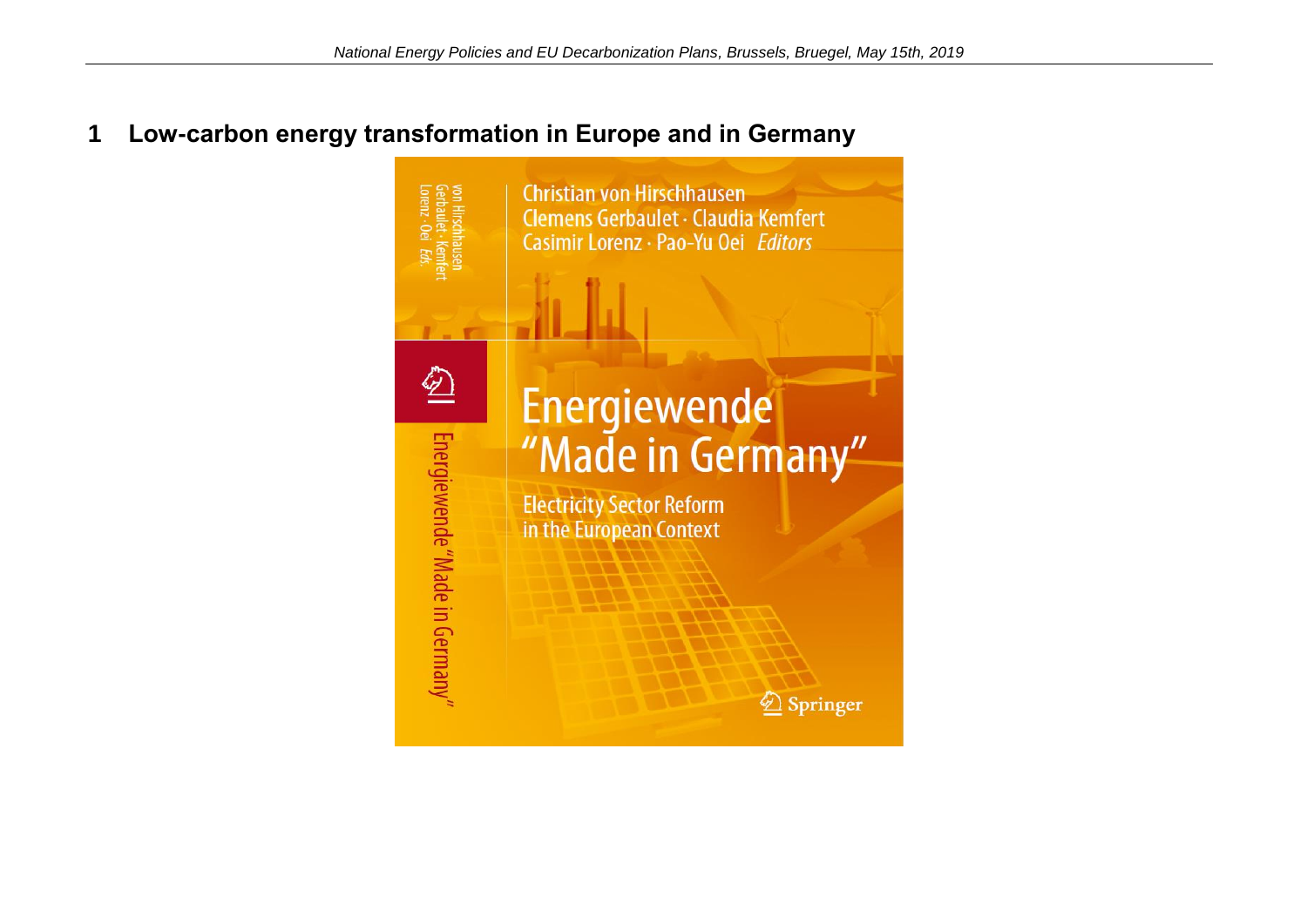# Energiewende - the structure

| Ch. 1: Introduction                                                                                                                                                                                                                                                                                                                                                                                                                                                                                                 | <b>Contactive Classific</b>                                                                                                                                                                                                                                                                                                                                              |  |  |  |  |  |
|---------------------------------------------------------------------------------------------------------------------------------------------------------------------------------------------------------------------------------------------------------------------------------------------------------------------------------------------------------------------------------------------------------------------------------------------------------------------------------------------------------------------|--------------------------------------------------------------------------------------------------------------------------------------------------------------------------------------------------------------------------------------------------------------------------------------------------------------------------------------------------------------------------|--|--|--|--|--|
| Part I: The Origins of the "Energy Transformation"<br>- Ch. 2: German Energy and Climate Policies: An<br><b>Historical Overview</b><br>$\cdot$ Ch. 3: The Transformation of the German Coal<br>Sector from 1950 to 2017 - A Historical<br>Overview                                                                                                                                                                                                                                                                  | €<br>Energiewende<br>"Made in Germany"<br>Discovery Sector Reform<br><b>C. Bantinger</b>                                                                                                                                                                                                                                                                                 |  |  |  |  |  |
| Part II: The Energy Transformation at Work in the<br><b>Electricity Sector</b>                                                                                                                                                                                                                                                                                                                                                                                                                                      | Part III: The German Energywende in                                                                                                                                                                                                                                                                                                                                      |  |  |  |  |  |
| - Ch. 4: Greenhouse Gas Emission Reductions and the<br>Phasing-out of Coal in Germany<br>- Ch. 5: Nuclear power: Effects of plant closures on<br>electricity markets and remaining challenges<br>- Ch. 6: Renewable energy sources as the comerstone<br>of the German energiewende<br>- Ch. 7: Energy efficiency: A key challenge of the<br>energiewende<br>- Ch. 8: The role of electricity transmission infrastructure<br>- Ch. 9: Sector Coupling - A Techno-Economic<br>Introduction and Application to Germany | the Context of the European<br><b>Low-carbon Tranformation</b><br>. Ch. 10: The European Context: Generation<br>. Ch. 11: The European Context: Infrastructure<br>· Ch. 12 Future International Coordination<br>within<br><b>Furner</b><br>. Ch. 13: Modeling the Low-Carbon Transformation in<br>Europe - Developing Paths for the European Energy<br>System until 2050 |  |  |  |  |  |
| Ch. 14: Assessment, Perspectives, and Conclusions: 15 Theses                                                                                                                                                                                                                                                                                                                                                                                                                                                        |                                                                                                                                                                                                                                                                                                                                                                          |  |  |  |  |  |

TU Barlin - WIP<br>Thomas Backer

 $-17 -$ 

Regularum und Finanziarung der Stromneziae<br>Eberbacher Kozar gegribbe, 4. Segermber 2012

(von Hirschhausen et al. 2018)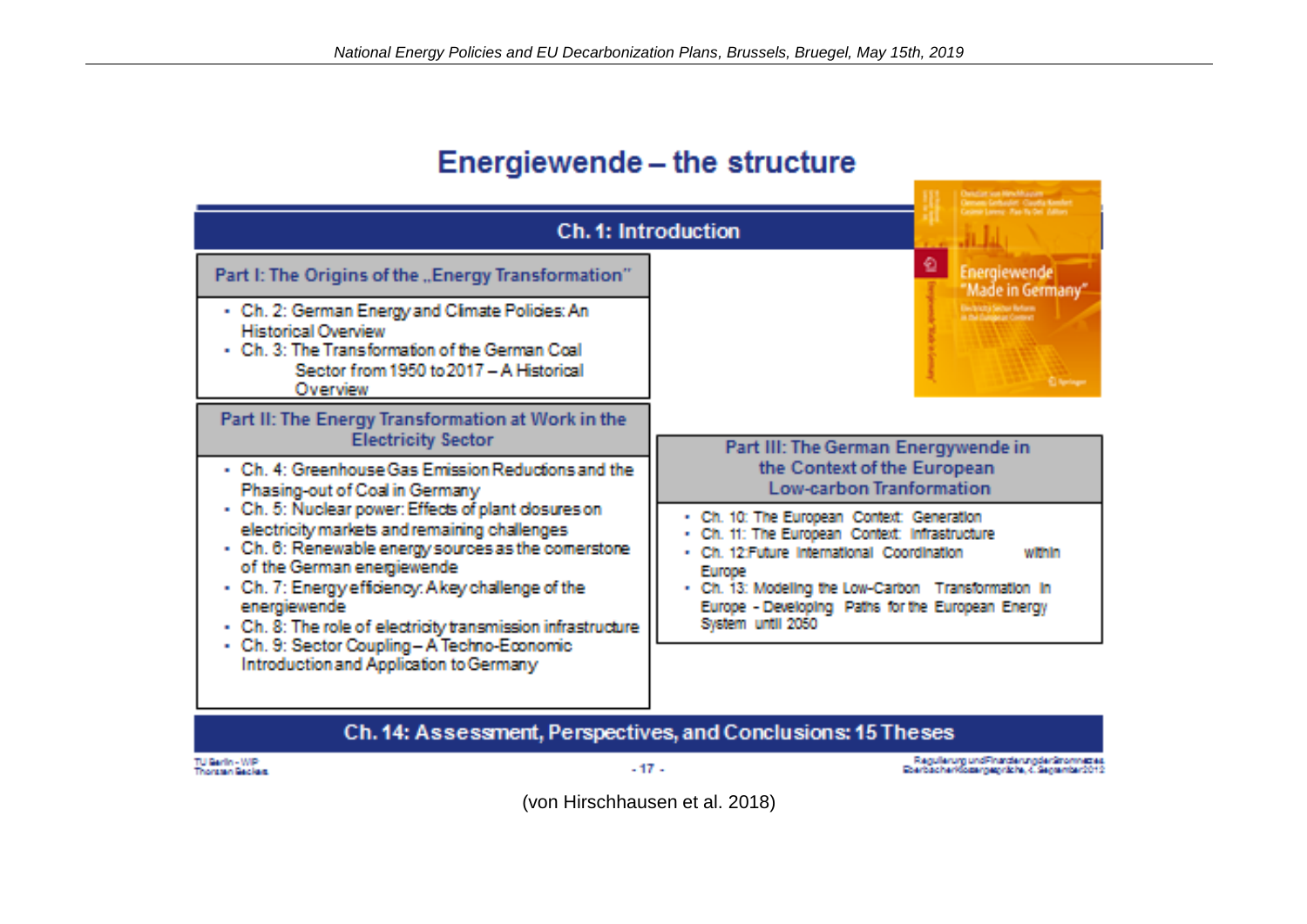# <span id="page-4-0"></span>**2 European-wide controversies on the energy mix**

#### <span id="page-4-1"></span>**2.1 Nuclear power not part of a low-carbon energy mix**

- ~ None of the 674 reactors has ever been constructed economically (Wealer et al. 2018)
- ~ Current economic perspectives hopeless (Davis 2012, 201)
- ~ Only "Nuclear paradox" can explain the European Reference scenarios (EC 2016; Löffler et al. 2018)
- ~ Critical issues of decomissioning and long-term storage of nuclear waste unresolved (Wealer 2018)



Wealer et al. (2018): Nuclear Power Reactors Worldwide -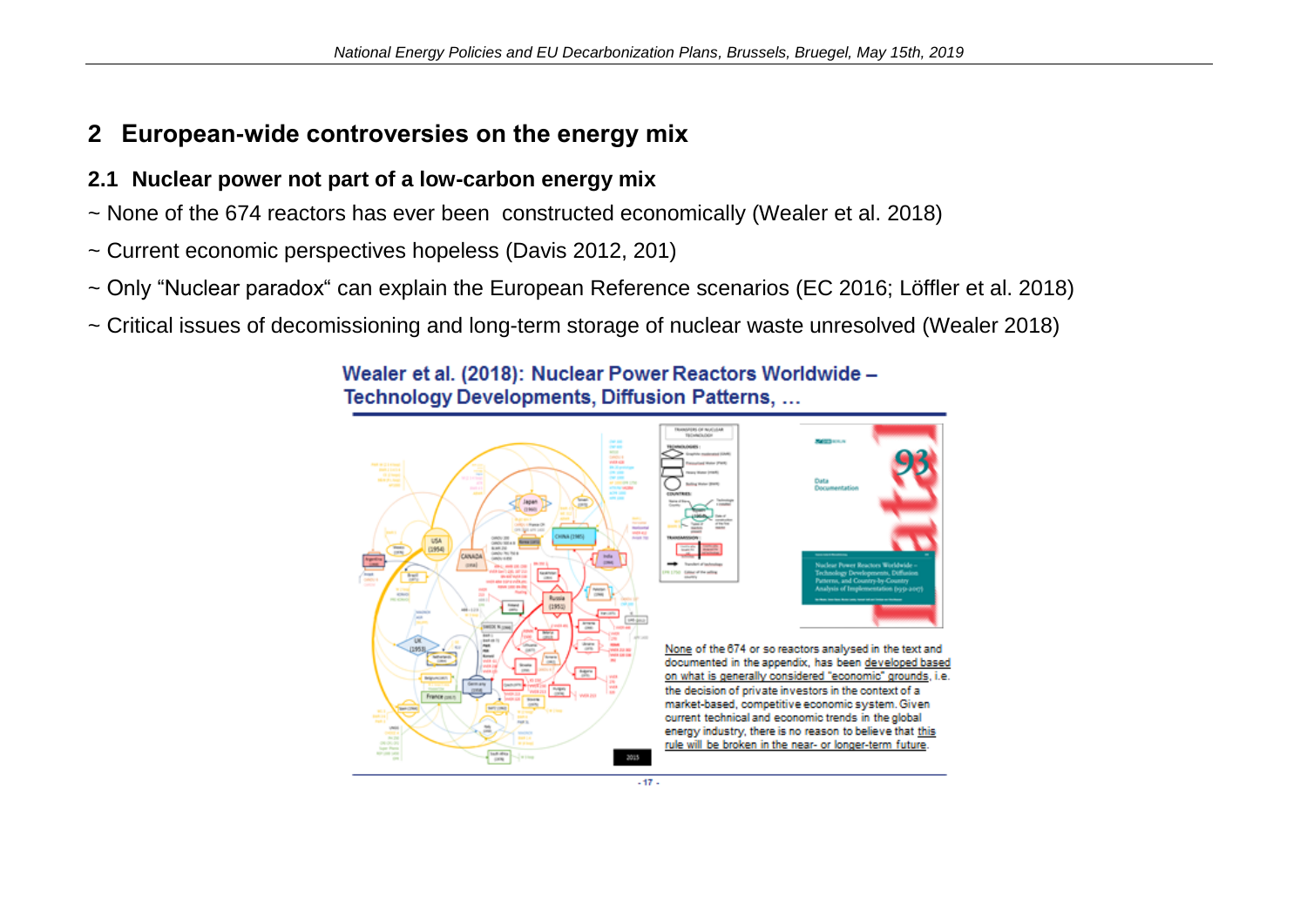# <span id="page-5-0"></span>**2.2 Illusive (Bio-)CCTS, or "negative emissions"**

|                   | Pre-2000               | 2000-2010                | 2010 - 2020                                    | $2020 - $                              |
|-------------------|------------------------|--------------------------|------------------------------------------------|----------------------------------------|
|                   | "clean coal"           | decade"<br>"lost<br>for  | "lost decade" for BE-                          | DACTS +                                |
|                   |                        | <b>CCTS</b>              | <b>CCTS</b>                                    | geoengineering                         |
|                   |                        |                          |                                                |                                        |
| CDS/R             | fossil<br>fuel         | $\sim$ failed attempts   | of BE-<br>$\sim$ emergence                     |                                        |
|                   | industry,<br>coal      | ~ illusion of CCTS       | <b>CCTS</b><br>climate<br>in                   |                                        |
|                   | dominant               | maintained               | scenarios (Fuss et al.                         |                                        |
|                   | $\sim$ IEA program     | (Hirschhausen,           | 2018)                                          |                                        |
|                   | "Clean Coal"           | Herold,<br>and<br>Oei    | ~ but: if CCTS does not                        |                                        |
|                   |                        | 2012)                    | how<br>work,<br>can                            |                                        |
|                   |                        |                          | <b>BECCTS?</b>                                 |                                        |
| Energy<br>system, | alternatives<br>$\sim$ | $\sim$ emerging, but not | breakthrough<br>of <sub>l</sub><br>$\thicksim$ | perhaps<br>well-meaning<br>$\thicksim$ |
| renewables<br>as  | inexistent (e.g.       | @large scale             | renewables,<br>though                          | coalition<br><b>of</b><br>climate      |
| alternatives      | cost<br>low            |                          | political<br>facing                            | modelers and engineers                 |
| renewables)       |                        | opposition               | (Creutzig et al. 2019)                         |                                        |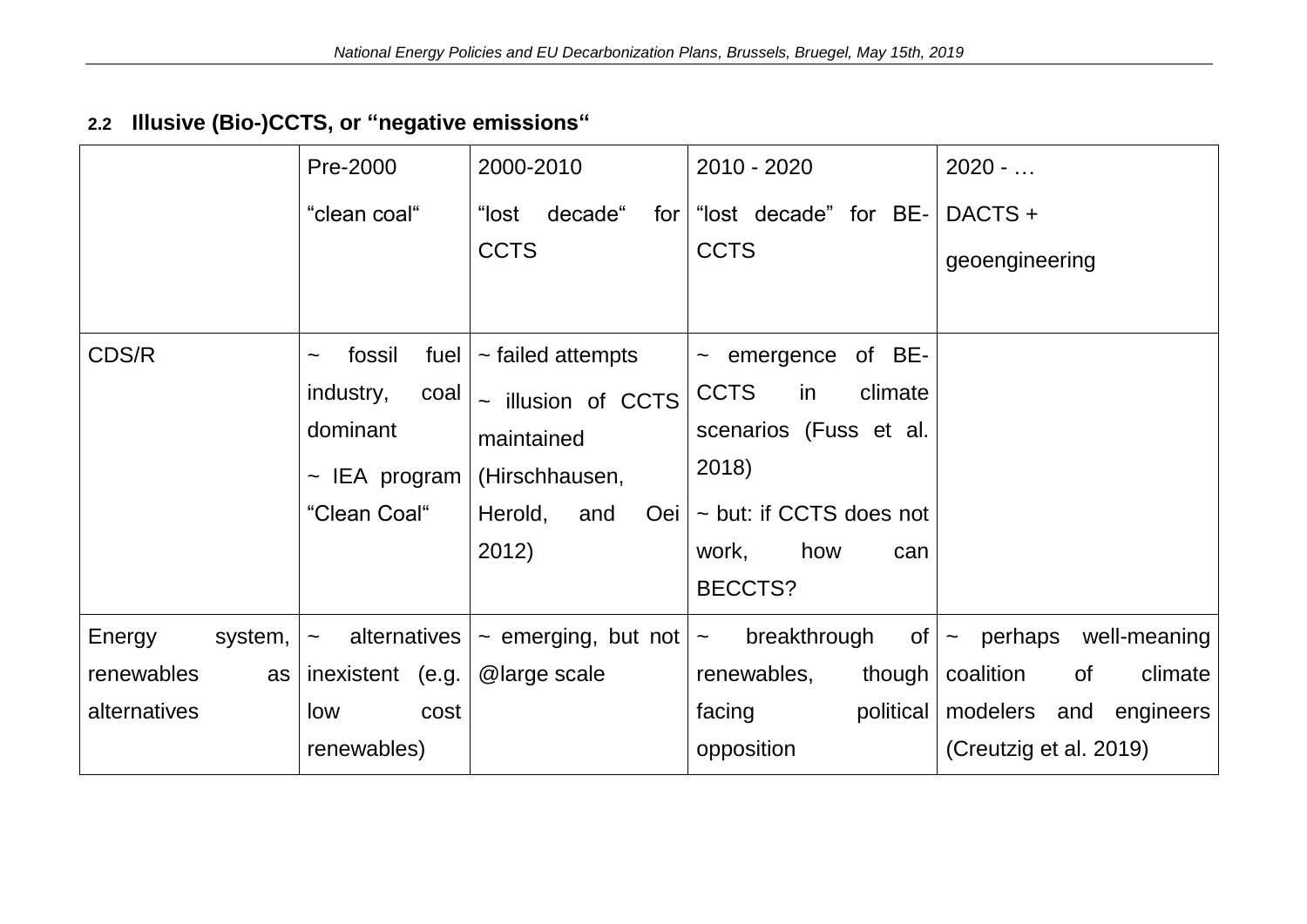#### <span id="page-6-0"></span>**2.3 100% (or almost) renewables**

# **Comparison With the EU Reference Scenario 2016**



Source: European Commission (2016)

- . Much higher shares of solar PV and Onshore Wind.
- Biomass, due to its limited potential, faces only small utilization in the power sector.
- Phase-out of coal and natural gas.
- No lifetime extension or capacity addition of nuclear power plants.
- Higher electricity demand due to sector coupling.

T. Burando

 $-32 -$ 

Gothenburg, 21.09.2019<br>Gotherlon Pathways towards a Low-Carlon Ghergy System forGunope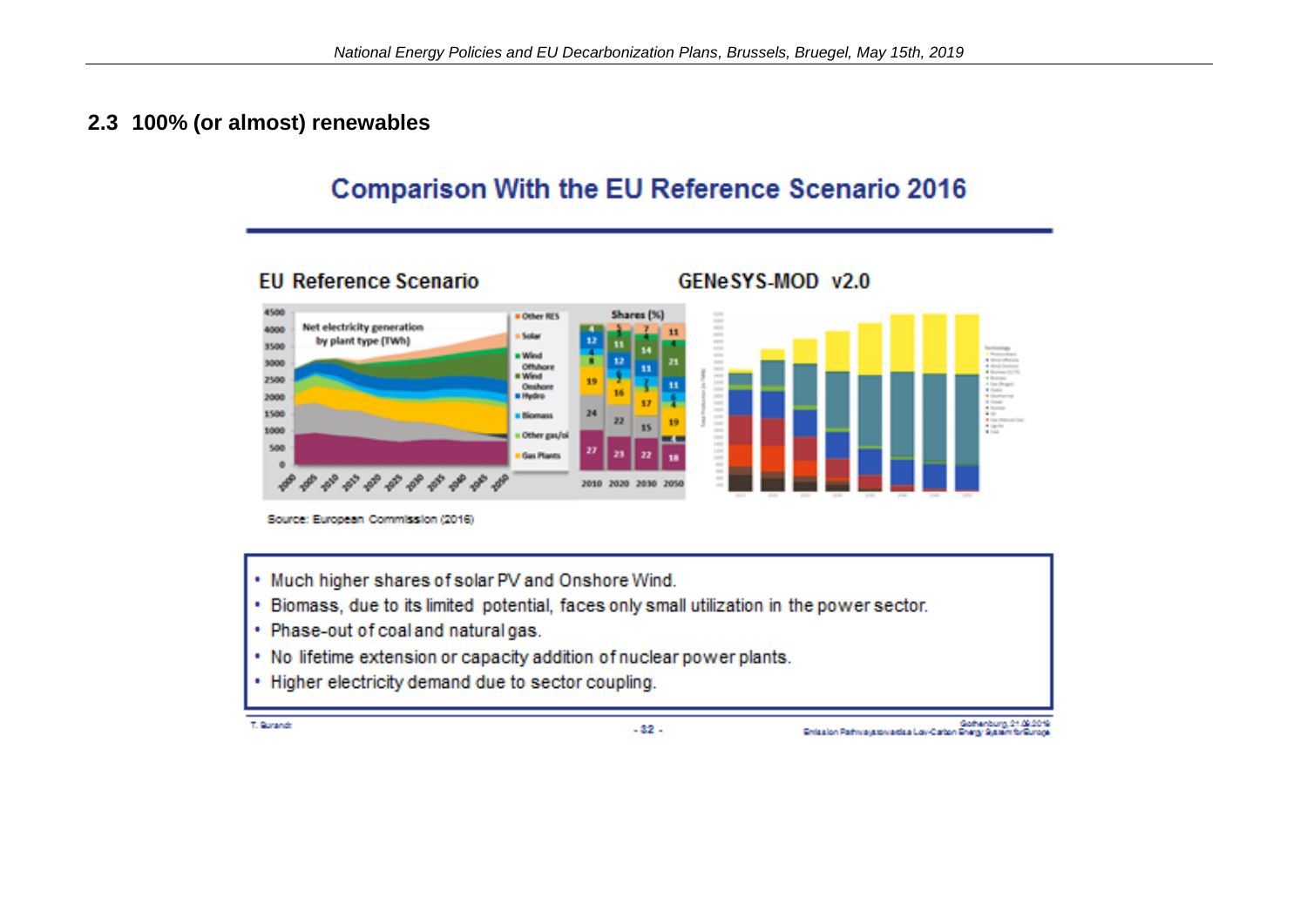# <span id="page-7-0"></span>**3 Energiewende "Made in Germany"**

# <span id="page-7-1"></span>**3.1 Glass half full**

|      | Reduction of<br>nuclear energy | Share of Renewable Energy |                           | Reduction<br>GHG-<br>Emissions | Reduction of Energy Demand   |        |                                  |                       |
|------|--------------------------------|---------------------------|---------------------------|--------------------------------|------------------------------|--------|----------------------------------|-----------------------|
|      |                                | Gross final<br>energy     | Electricity<br>Production |                                | Primary Energy Domestic Heat |        | <b>Final Energy</b><br>Transport | Electricity<br>Demand |
| 2015 | $-47%$                         |                           |                           |                                |                              |        |                                  |                       |
| 2017 | $-56%$                         |                           |                           |                                |                              |        |                                  |                       |
| 2019 | $-60%$                         |                           |                           |                                |                              |        |                                  |                       |
| 2020 |                                | 18%                       | 35%                       | $-40%$                         | $-20%$                       | $-20%$ | $-10%$                           | $-10%$                |
| 2021 | $-80%$                         |                           | 40-45%                    |                                |                              |        |                                  |                       |
| 2022 | $-100%$                        |                           |                           |                                |                              |        |                                  |                       |
| 2025 |                                |                           |                           |                                |                              |        |                                  |                       |
| 2030 |                                | 30%                       | 50%                       | $-55%$                         |                              |        |                                  |                       |
| 2035 |                                |                           | 55-60%                    |                                |                              |        |                                  |                       |
| 2040 |                                | 45%                       | 65%                       | $-70%$                         |                              |        |                                  |                       |
| 2050 |                                | 60%                       | 80%                       | -80% to 95%                    | $-50%$                       | $-80%$ | $-40%$                           | $-25%$                |
| Base | 2010                           |                           |                           | 1990                           | 2008                         | 2008   | 2005                             | 2008                  |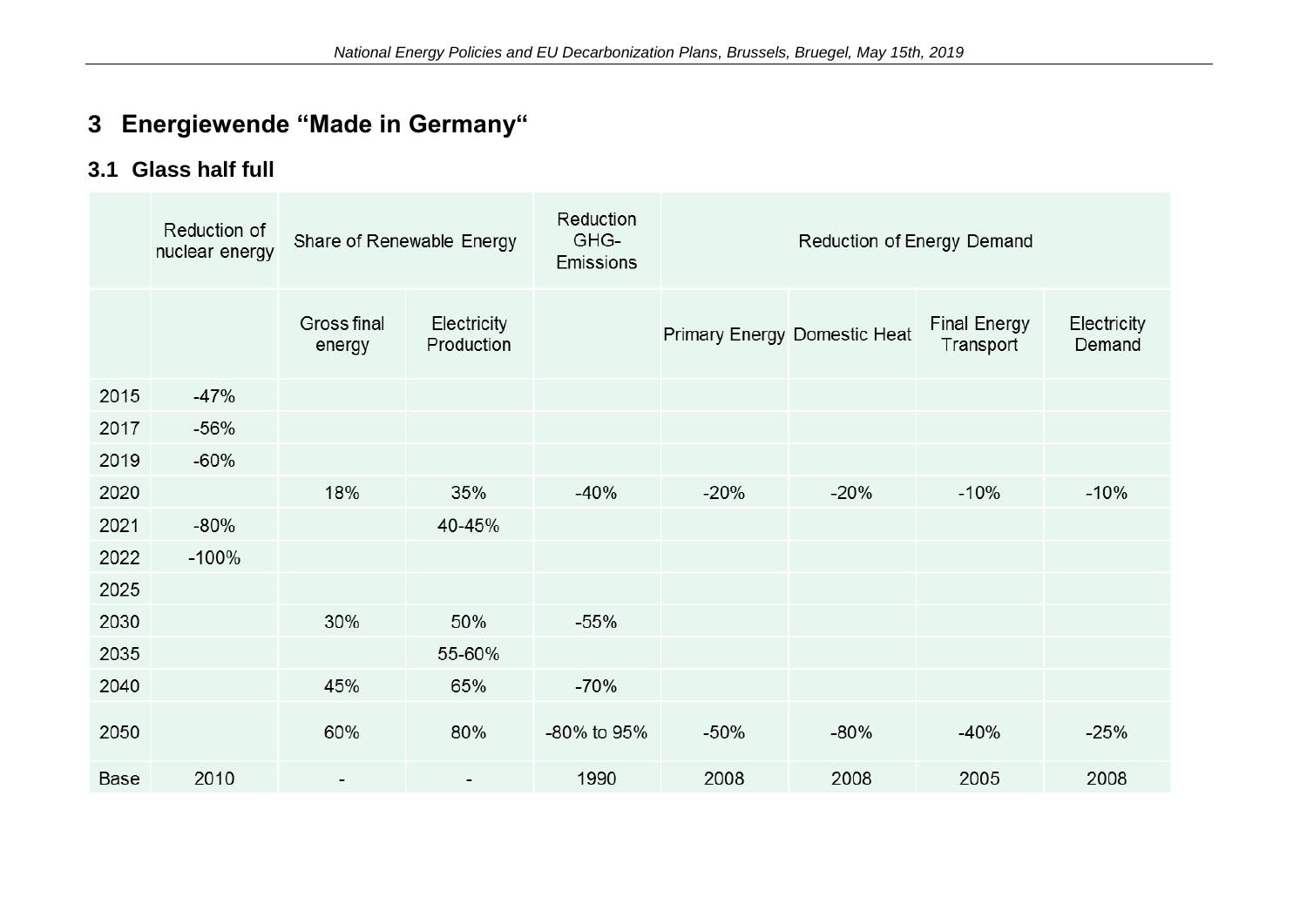

### <span id="page-8-0"></span>**3.2 Disconnecting nuclear power plants (Matthes (2012))**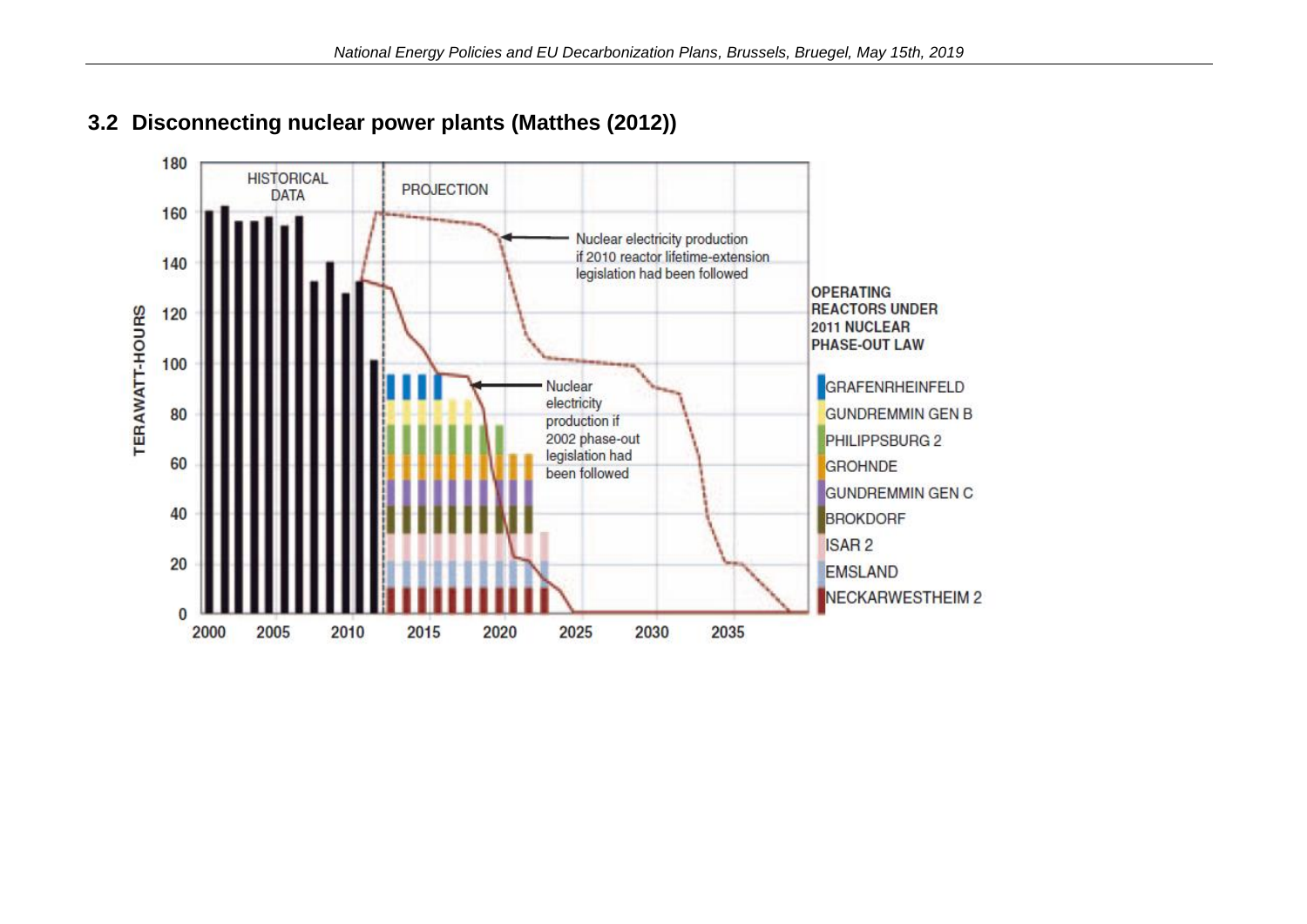#### <span id="page-9-0"></span>**3.3 Coal phase out**

# Emissions for phase-out scenarios in 2030



TU Garlin - WiPowha

EnergiervendeRFF, October 90th2012.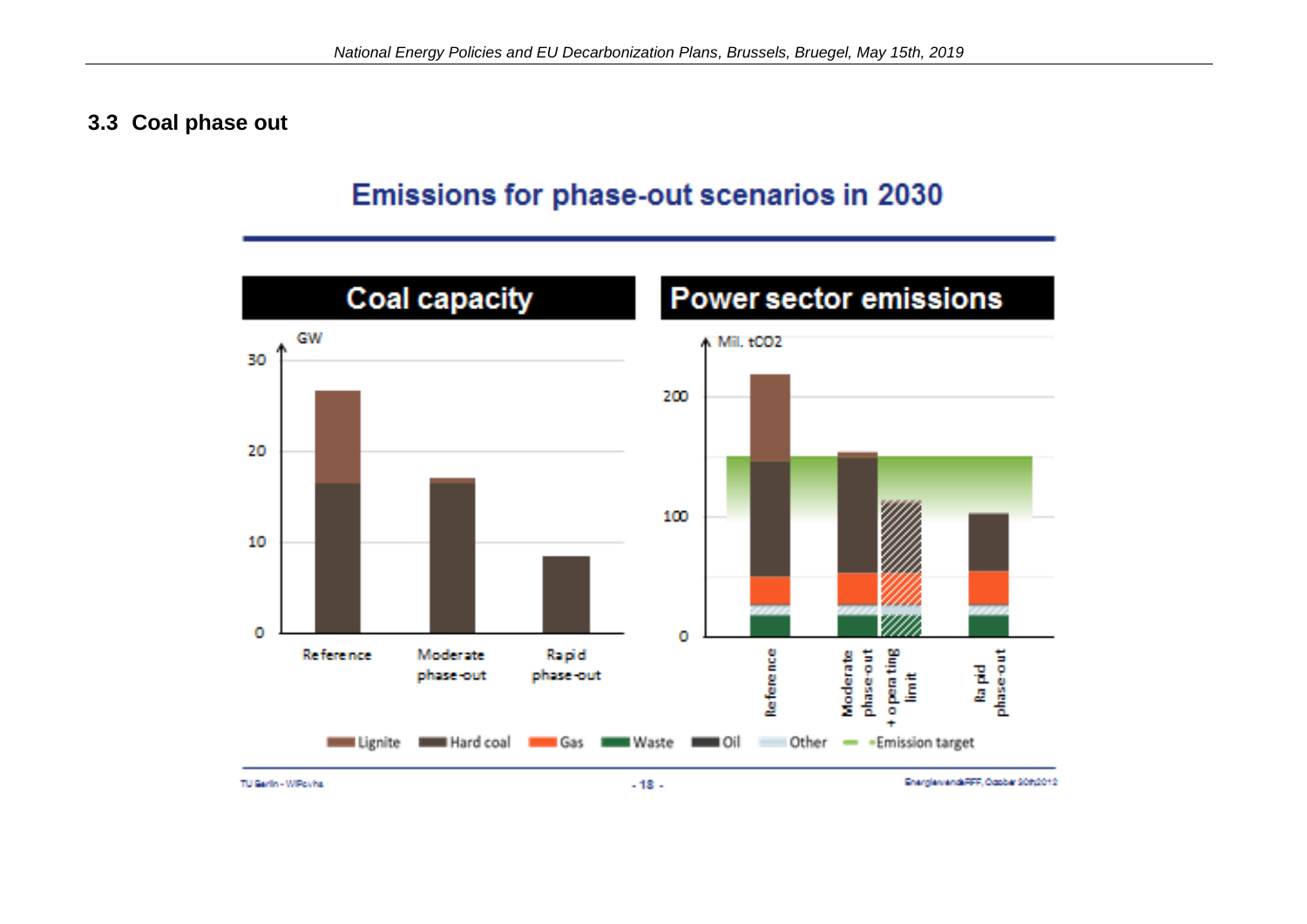

## <span id="page-10-0"></span>**3.4 Natural phase-out in Germany (Eidens et al. 2019)**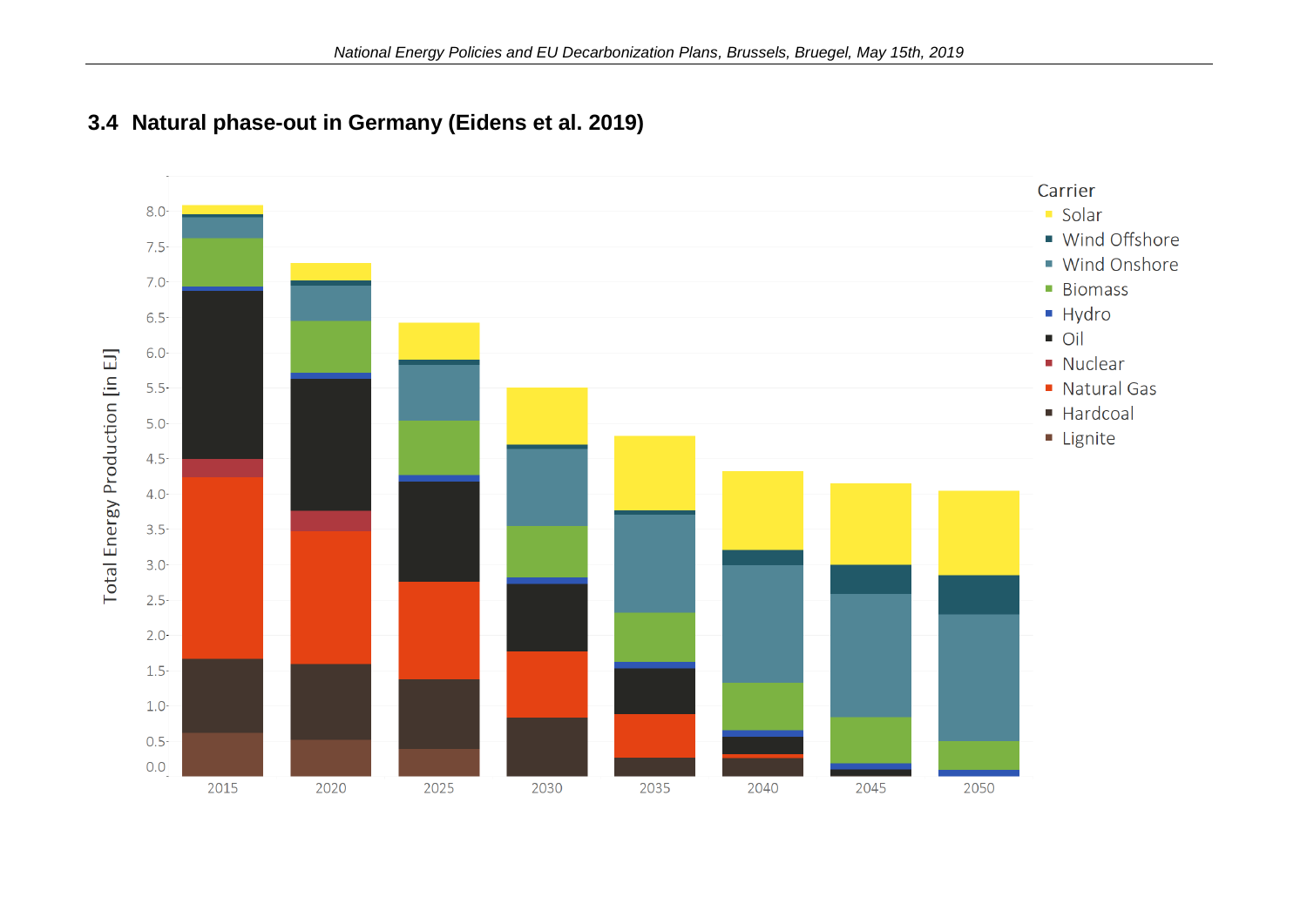# <span id="page-11-0"></span>**4 The need for coordination**

…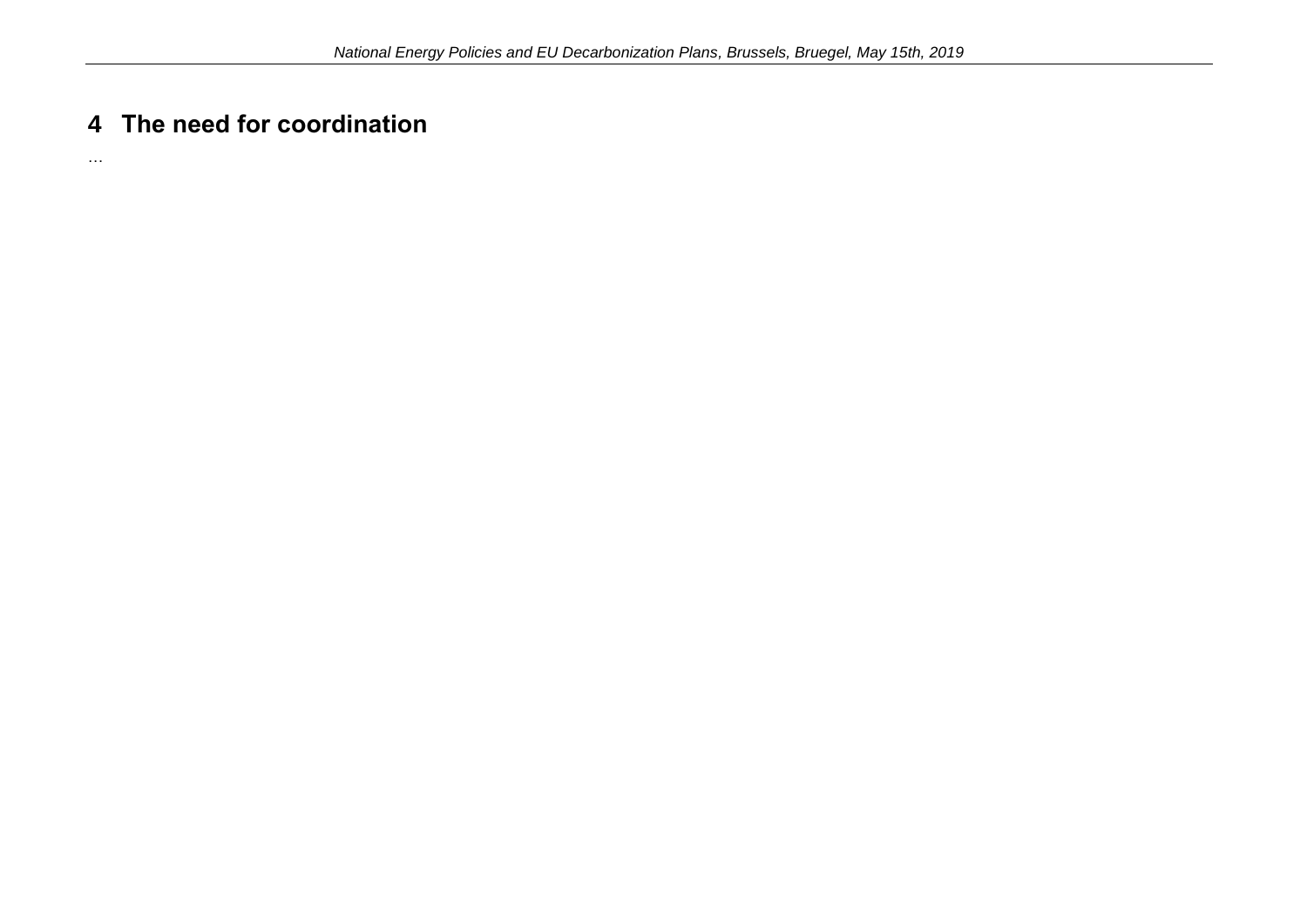# <span id="page-12-0"></span>**References**

- Creutzig, Felix, Christian Breyer, Jérôme Hilaire, Jan Minx, Glen P. Peters, and Robert Socolow. 2019. "The Mutual Dependence of Negative Emission Technologies and Energy Systems." *Energy & Environmental Science*. https://doi.org/10.1039/C8EE03682A.
- Davis, Lucas W. 2012. "Prospects for Nuclear Power." *Journal of Economic Perspectives* 26 (1): 49– 66. https://doi.org/10.1257/jep.26.1.49.
- EC. 2016. "EU Reference Scenario 2016: Energy, Transport and GHG Emissions Trends to 2050." Brussels, European European Commission. https://ec.europa.eu/energy/sites/ener/files/documents/ref2016\_report\_final-web.pdf.
- Eidens, Anna, Hans-Karl Bartholdtsen, Frederik Seehaus, Felix Wejda, and Konstantin Löffler. 2019. "Pathways for Germany's Energy Tranfsormation Towards 2050 - A Model-Based Analysis on a Federal Level." In . Wien.
- Fuss, Sabine, Christian Flachsland, Nicolas Koch, Ulrike Kornek, Brigitte Knopf, and Ottmar Edenhofer. 2018. "A Framework for Assessing the Performance of Cap-and-Trade Systems: Insights from the European Union Emissions Trading System." *Review of Environmental Economics and Policy* 12 (2): 220–41. https://doi.org/10.1093/reep/rey010.
- Hirschhausen, Christian von, Clemens Gerbaulet, Claudia Kemfert, Casimir Lorenz, and Pao-Yu Oei, eds. 2018. *Energiewende "Made in Germany": Low Carbon Electricity Sector Reform in the*  **European Context.** Springer International Publishing. //www.springer.com/de/book/9783319951256.
- Hirschhausen, Christian von, Johannes Herold, and Pao-Yu Oei. 2012. "How a 'Low Carbon' Innovation Can Fail – Tales from a 'Lost Decade' for Carbon Capture, Transport, and